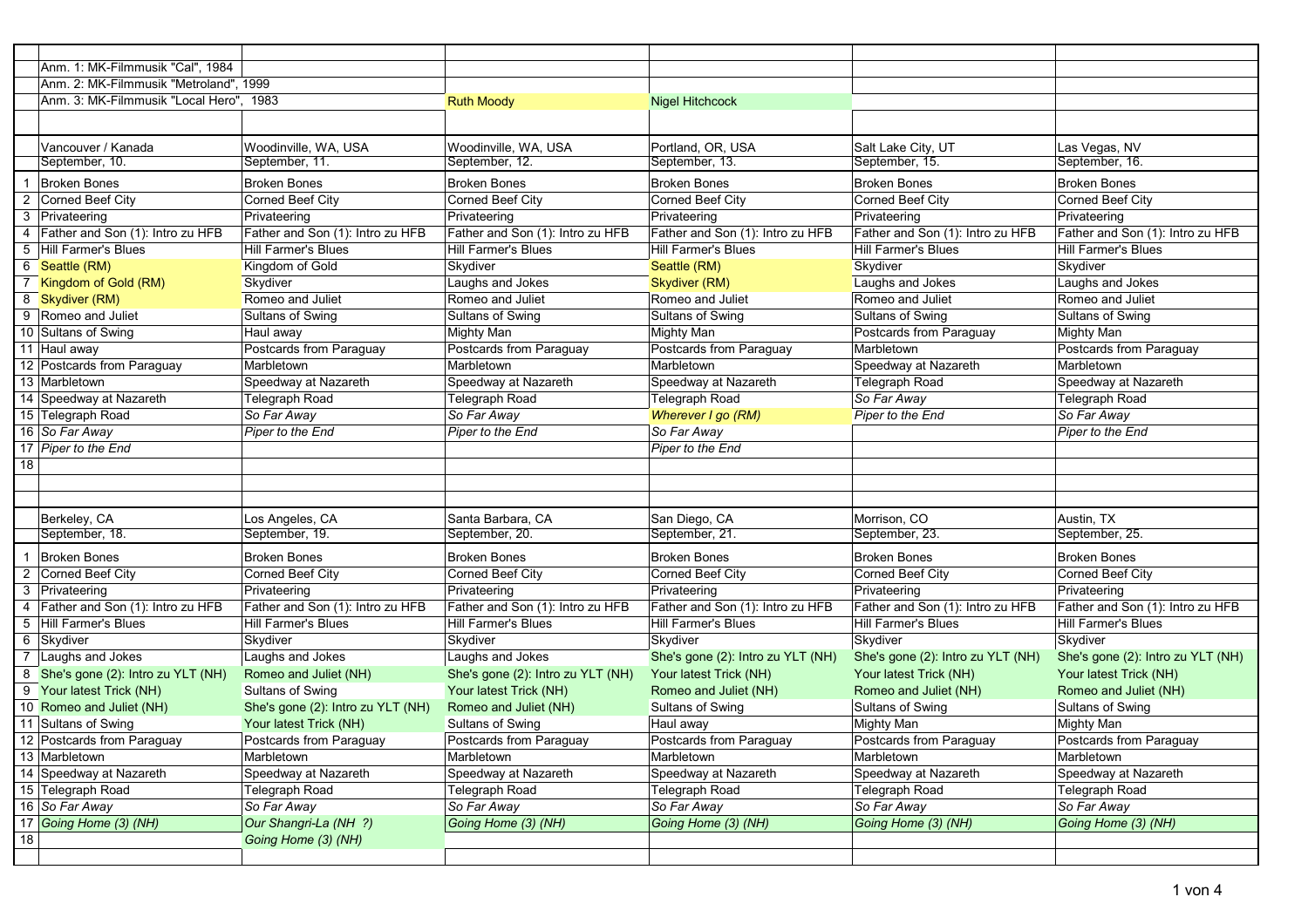|                | Anm. 1: MK-Filmmusik "Cal", 1984        |                                   |                                   |                                   |                                   |                                   |
|----------------|-----------------------------------------|-----------------------------------|-----------------------------------|-----------------------------------|-----------------------------------|-----------------------------------|
|                | Anm. 2: MK-Filmmusik "Metroland", 1999  |                                   |                                   |                                   |                                   |                                   |
|                | Anm. 3: MK-Filmmusik "Local Hero", 1983 |                                   | <b>Ruth Moody</b>                 | <b>Nigel Hitchcock</b>            |                                   |                                   |
|                |                                         |                                   |                                   |                                   |                                   |                                   |
|                | Dallas, TX                              | Kansas City, MO                   | Mainneapolis, MN                  | Milwaakee, WI                     | Chicago, IL                       | Indianapolis, Indiana             |
|                | September, 26.                          | September, 28.                    | September, 29.                    | September, 30.                    | Oktober, 2.                       | Oktober, 3.                       |
|                | <b>Broken Bones</b>                     | <b>Broken Bones</b>               | <b>Broken Bones</b>               | <b>Broken Bones</b>               | <b>Broken Bones</b>               | <b>Broken Bones</b>               |
| 2              | Corned Beef City                        | Corned Beef City                  | Corned Beef City                  | Corned Beef City                  | Corned Beef City                  | Corned Beef City                  |
| 3              | Privateering                            | Privateering                      | Privateering                      | Privateering                      | Privateering                      | Privateering                      |
| $\overline{4}$ | Father and Son (1): Intro zu HFB        | Father and Son (1): Intro zu HFB  | Father and Son (1): Intro zu HFB  | Father and Son (1): Intro zu HFB  | Father and Son (1): Intro zu HFB  | Father and Son (1): Intro zu HFB  |
|                | 5 Hill Farmer's Blues                   | Hill Farmer's Blues               | Hill Farmer's Blues               | Hill Farmer's Blues               | <b>Hill Farmer's Blues</b>        | Hill Farmer's Blues               |
|                | 6 Skydiver                              | Skydiver                          | Skydiver                          | Skydiver                          | Skydiver                          | Skydiver                          |
|                | 7 She's gone (2): Intro zu YLT (NH)     | She's gone (2): Intro zu YLT (NH) | She's gone (2): Intro zu YLT (NH) | She's gone (2): Intro zu YLT (NH) | She's gone (2): Intro zu YLT (NH) | She's gone (2): Intro zu YLT (NH) |
|                | 8 Your latest Trick (NH)                | Your latest Trick (NH)            | Your latest Trick (NH)            | Your latest Trick (NH)            | Your latest Trick (NH)            | Your latest Trick (NH)            |
|                | 9 Romeo and Juliet (NH)                 | Romeo and Juliet (NH)             | Romeo and Juliet (NH)             | Romeo and Juliet (NH)             | Romeo and Juliet (NH)             | Romeo and Juliet (NH)             |
|                | 10 Sultans of Swing                     | Sultans of Swing                  | Sultans of Swing                  | Sultans of Swing                  | Sultans of Swing                  | Sultans of Swing                  |
|                | 11 Mighty Man                           | Haul away                         | Haul away                         | Haul away                         | <b>Mighty Man</b>                 | Haul away                         |
|                | 12 Postcards from Paraguay              | Postcards from Paraguay           | Postcards from Paraguay           | Postcards from Paraguay           | Postcards from Paraguay           | Postcards from Paraguay           |
|                | 13 Marbletown                           | Marbletown                        | Marbletown                        | Marbletown                        | Marbletown                        | Marbletown                        |
|                | 14 Speedway at Nazareth                 | Speedway at Nazareth              | Speedway at Nazareth              | On everey Street (NH) ???         | On everey Street (NH)             | On everey Street (NH)             |
|                | 15 Telegraph Road                       | Telegraph Road                    | Telegraph Road                    | Speedway at Nazareth              | Speedway at Nazareth              | Speedway at Nazareth              |
|                | 16 So Far Away                          | So Far Away                       | So Far Away                       | So Far Away                       | So Far Away                       |                                   |
| 17             | Going Home (3) (NH)                     | Going Home (3) (NH)               | Going Home (3) (NH)               | Going Home (3) (NH)               | Going Home (3) (NH)               |                                   |
| 18             |                                         |                                   |                                   |                                   |                                   |                                   |
|                |                                         |                                   |                                   |                                   |                                   |                                   |
|                |                                         |                                   |                                   |                                   |                                   |                                   |
|                | Anm. 1: MK-Filmmusik "Cal", 1984        |                                   |                                   |                                   |                                   |                                   |
|                | Anm. 2: MK-Filmmusik "Metroland", 1999  |                                   |                                   |                                   |                                   |                                   |
|                | Anm. 3: MK-Filmmusik "Local Hero", 1983 |                                   | <b>Ruth Moody</b>                 | <b>Nigel Hitchcock</b>            |                                   |                                   |
|                |                                         |                                   |                                   |                                   |                                   |                                   |
|                | Ann Arbor, MI                           | Toronto, Kanada                   | Montreal, Kanada                  | Boston, MA                        | Mashantucket, CT                  | Albany, NY                        |
|                | Oktober, 4                              | Oktober, 6                        | Oktober, 7.                       | Oktober, 9.                       | Oktober, 10.                      | Oktober, 11.                      |
|                | <b>Broken Bones</b>                     | <b>Broken Bones</b>               | <b>Broken Bones</b>               | <b>Broken Bones</b>               | <b>Broken Bones</b>               | <b>Broken Bones</b>               |
| $\overline{2}$ | Corned Beef City                        | Corned Beef City                  | Corned Beef City                  | Corned Beef City                  | Corned Beef City                  | Corned Beef City                  |
| 3              | Privateering                            | Privateering                      | Privateering                      | Privateering                      | Privateering                      | Privateering                      |
| $\overline{4}$ | Father and Son (1): Intro zu HFB        | Father and Son (1): Intro zu HFB  | Father and Son (1): Intro zu HFB  | Father and Son (1): Intro zu HFB  | Father and Son (1): Intro zu HFB  | Father and Son (1): Intro zu HFB  |
|                | 5 Hill Farmer's Blues                   | Hill Farmer's Blues               | <b>Hill Farmer's Blues</b>        | Hill Farmer's Blues               | Hill Farmer's Blues               | Hill Farmer's Blues               |
|                | 6 Skydiver                              | Skydiver                          | Skydiver                          | Skydiver                          | Skydiver                          | Skydiver                          |
| $\overline{7}$ | She's gone (2): Intro zu YLT (NH)       | She's gone (2): Intro zu YLT (NH) | She's gone (2): Intro zu YLT (NH) | She's gone (2): Intro zu YLT (NH) | Laughs and Jokes                  | She's gone (2): Intro zu YLT (NH) |
|                | 8 Your latest Trick (NH)                | Your latest Trick (NH)            | Your latest Trick (NH)            | Your latest Trick (NH)            | She's gone (2): Intro zu YLT (NH) | Your latest Trick (NH)            |
|                | 9 Romeo and Juliet (NH)                 | Romeo and Juliet (NH)             | Romeo and Juliet (NH)             | Romeo and Juliet (NH)             | Your latest Trick (NH)            | Romeo and Juliet (NH)             |
|                | 10 Sultans of Swing                     | Sultans of Swing                  | Sultans of Swing                  | Sultans of Swing                  | Romeo and Juliet (NH)             | Sultans of Swing                  |
|                | $\overline{11}$ Haul away               | Mighty Man                        | Mighty Man                        | <b>Mighty Man</b>                 | Sultans of Swing                  | Kingdom of Gold                   |
|                | 12 Postcards from Paraguay              | Postcards from Paraguay           | Postcards from Paraguay           | Postcards from Paraguay           | Postcards from Paraguay           | Postcards from Paraguay           |
|                | $\overline{13}$ Marbletown              | Marbletown                        | Marbletown                        | Marbletown                        | Marbletown                        | Marbletown                        |
|                | 14 On everey Street (NH)                | On everey Street (NH)             | On everey Street (NH)             | On everey Street (NH)             | On everey Street (NH)             | On everey Street (NH)             |
|                | 15 Speedway at Nazareth                 | Speedway at Nazareth              | Speedway at Nazareth              | Speedway at Nazareth              | Speedway at Nazareth              | Speedway at Nazareth              |
|                | 16 So Far Away                          | So Far Away                       | So Far Away                       | So Far Away                       | So Far Away                       | So Far Away                       |
|                | 17 Going Home (3) (NH)                  | Piper to the End (NH)             | Piper to the End (NH)             | Piper to the End (NH)             | Piper to the End (NH)             | Going Home (3) (NH)               |
| 18             |                                         |                                   |                                   |                                   |                                   |                                   |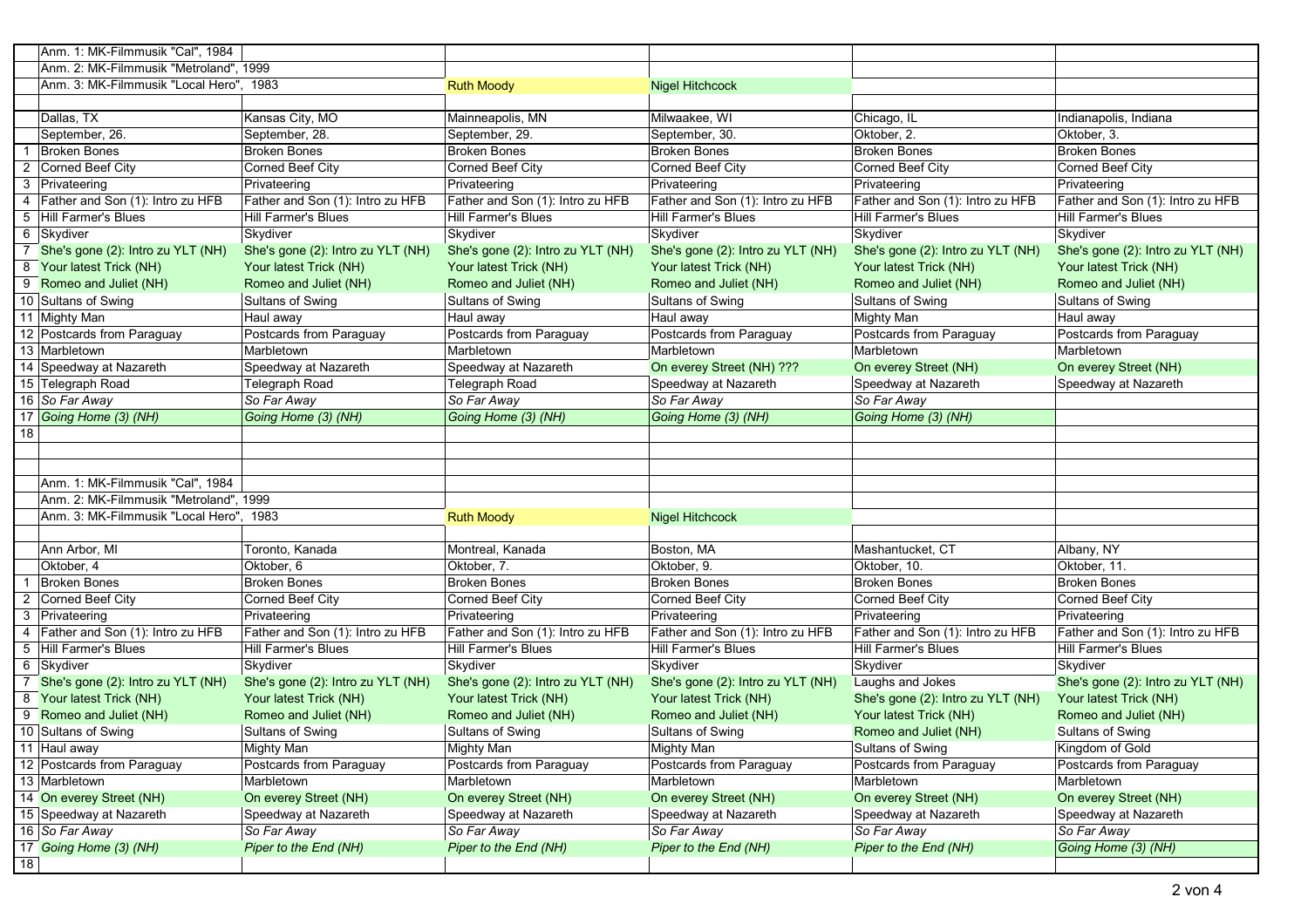|                | Anm. 1: MK-Filmmusik "Cal", 1984                              |                                                             |                                                             |                                                             |                                                             |                                                             |
|----------------|---------------------------------------------------------------|-------------------------------------------------------------|-------------------------------------------------------------|-------------------------------------------------------------|-------------------------------------------------------------|-------------------------------------------------------------|
|                | Anm. 2: MK-Filmmusik "Metroland", 1999                        |                                                             |                                                             |                                                             |                                                             |                                                             |
|                | Anm. 3: MK-Filmmusik "Local Hero", 1983                       |                                                             | <b>Ruth Moody</b>                                           | <b>Nigel Hitchcock</b>                                      |                                                             |                                                             |
|                |                                                               |                                                             |                                                             |                                                             |                                                             |                                                             |
|                | Pittsburgh, PA                                                | Niagara Falls, Kanada                                       | Red Bank, New Jersey                                        | Philadelphia, Pennsylvania                                  | Washington                                                  | New York, USA                                               |
|                | Oktober, 13.                                                  | Oktober, 14.                                                | Oktober, 16.                                                | Oktober, 17.                                                | Oktober, 18.                                                | Oktober, 20.                                                |
|                | <b>Broken Bones</b>                                           | <b>Broken Bones</b>                                         | <b>Broken Bones</b>                                         | <b>Broken Bones</b>                                         | <b>Broken Bones</b>                                         | <b>Broken Bones</b>                                         |
| $\overline{2}$ | Corned Beef City                                              | Corned Beef City                                            | Corned Beef City                                            | Corned Beef City                                            | <b>Corned Beef City</b>                                     | Corned Beef City                                            |
|                | 3 Privateering                                                | Privateering                                                | Privateering                                                | Privateering                                                | Privateering                                                | Privateering                                                |
| $\overline{4}$ | Father and Son (1): Intro zu HFB                              | Father and Son (1): Intro zu HFB                            | Father and Son (1): Intro zu HFB                            | Father and Son (1): Intro zu HFB                            | Father and Son (1): Intro zu HFB                            | Father and Son (1): Intro zu HFB                            |
| 5              | Hill Farmer's Blues                                           | <b>Hill Farmer's Blues</b>                                  | Hill Farmer's Blues                                         | Hill Farmer's Blues                                         | <b>Hill Farmer's Blues</b>                                  | <b>Hill Farmer's Blues</b>                                  |
| 6              | Skydiver                                                      | Skydiver                                                    | Skydiver                                                    | Skydiver                                                    | Skydiver                                                    | Skydiver                                                    |
| 7              | Laughs and Jokes                                              | She's gone (2): Intro zu YLT (NH)                           | Laughs and Jokes                                            | She's gone (2): Intro zu YLT (NH)                           | She's gone (2): Intro zu YLT (NH)                           | Laughs and Jokes                                            |
|                | 8 She's gone (2): Intro zu YLT (NH)                           | Your latest Trick (NH)                                      | She's gone (2): Intro zu YLT (NH)                           | Your latest Trick (NH)                                      | Your latest Trick (NH)                                      | She's gone (2): Intro zu YLT (NH)                           |
|                | 9 Your latest Trick (NH)                                      | Romeo and Juliet (NH)                                       | Your latest Trick (NH)                                      | Romeo and Juliet (NH)                                       | Romeo and Juliet (NH)                                       | Your latest Trick (NH)                                      |
|                | 10 Romeo and Juliet (NH)                                      | Sultans of Swing                                            | Romeo and Juliet (NH)                                       | Sultans of Swing                                            | Sultans of Swing                                            | Romeo and Juliet (NH)                                       |
|                | 11 Sultans of Swing                                           | Postcards from Paraguay                                     | Sultans of Swing                                            | Postcards from Paraguay                                     | <b>Mighty Man</b>                                           | Sultans of Swing                                            |
|                | 12 Postcards from Paraguay                                    | Marbletown                                                  | <b>Mighty Man</b>                                           | <b>Mighty Man</b>                                           | Postcards from Paraguay                                     | <b>Mighty Man</b>                                           |
|                | 13 Marbletown                                                 | On everey Street (NH)                                       | Postcards from Paraguay                                     | Marbletown                                                  | Marbletown                                                  | Postcards from Paraguay                                     |
|                | 14 On everey Street (NH)                                      | Speedway at Nazareth                                        | Marbletown                                                  | On everey Street (NH)                                       | On everey Street (NH)                                       | Marbletown                                                  |
|                | 15 Speedway at Nazareth                                       | So Far Away                                                 | On everey Street (NH)                                       | Speedway at Nazareth                                        | Speedway at Nazareth                                        | On everey Street (NH)                                       |
|                | 16 So Far Away                                                | Going Home (3) (NH)                                         | Speedway at Nazareth                                        | So Far Away                                                 | So Far Away                                                 | Speedway at Nazareth                                        |
|                | 17 Piper to the End (NH)                                      |                                                             | So Far Away                                                 | Piper to the End (NH)                                       | Going Home (3) (NH)                                         | So Far Away                                                 |
| 18             |                                                               |                                                             | Piper to the End (NH)                                       |                                                             |                                                             | Going Home (3) (NH)                                         |
|                |                                                               |                                                             |                                                             |                                                             |                                                             |                                                             |
|                | Anm. 1: MK-Filmmusik "Cal", 1984                              |                                                             |                                                             |                                                             |                                                             |                                                             |
|                | Anm. 2: MK-Filmmusik "Metroland", 1999                        |                                                             |                                                             |                                                             |                                                             |                                                             |
|                | Anm. 3: MK-Filmmusik "Local Hero", 1983                       |                                                             | <b>Ruth Moody</b>                                           | <b>Nigel Hitchcock</b>                                      |                                                             |                                                             |
|                |                                                               |                                                             |                                                             |                                                             | St. Augustine, Florida                                      |                                                             |
|                | New York, USA                                                 | Durham, North Carolina                                      | Atlanta, Georgia                                            | North Charleston, South Carolina                            | Oktober, 27.                                                | Melbourne, Florida<br>Oktober, 28.                          |
|                | Oktober, 21.                                                  | Oktober, 22.                                                | Oktober, 24.                                                | Oktober, 25.<br><b>Broken Bones</b>                         | <b>Broken Bones</b>                                         |                                                             |
| 2              | <b>Broken Bones</b><br>Corned Beef City                       | <b>Broken Bones</b><br><b>Corned Beef City</b>              | Broken Bones<br><b>Corned Beef City</b>                     | Corned Beef City                                            | Corned Beef City                                            | <b>Broken Bones</b><br>Corned Beef City                     |
|                | 3 Privateering                                                |                                                             | Privateering                                                | Privateering                                                |                                                             |                                                             |
| 4              | Father and Son (1): Intro zu HFB                              | Privateering<br>Father and Son (1): Intro zu HFB            | Father and Son (1): Intro zu HFB                            | Father and Son (1): Intro zu HFB                            | Privateering<br>Father and Son (1): Intro zu HFB            | Privateering<br>Father and Son (1): Intro zu HFB            |
| 5              | Hill Farmer's Blues                                           | Hill Farmer's Blues                                         | Hill Farmer's Blues                                         | Hill Farmer's Blues                                         | Hill Farmer's Blues                                         | Hill Farmer's Blues                                         |
|                | 6 Skydiver                                                    | Skydiver                                                    | Skydiver                                                    | Skydiver                                                    | Skydiver                                                    | Skydiver                                                    |
|                |                                                               |                                                             |                                                             |                                                             |                                                             |                                                             |
| $\overline{7}$ | She's gone (2): Intro zu YLT (NH)<br>8 Your latest Trick (NH) | She's gone (2): Intro zu YLT (NH)<br>Your latest Trick (NH) | She's gone (2): Intro zu YLT (NH)<br>Your latest Trick (NH) | She's gone (2): Intro zu YLT (NH)<br>Your latest Trick (NH) | She's gone (2): Intro zu YLT (NH)<br>Your latest Trick (NH) | She's gone (2): Intro zu YLT (NH)<br>Your latest Trick (NH) |
|                |                                                               | Romeo and Juliet (NH)                                       |                                                             | Romeo and Juliet (NH)                                       |                                                             |                                                             |
|                | 9 Romeo and Juliet (NH)<br>10 Sultans of Swing                | Sultans of Swing                                            | Romeo and Juliet (NH)<br>Sultans of Swing                   | Sultans of Swing                                            | Romeo and Juliet (NH)<br>Sultans of Swing                   | Romeo and Juliet (NH)<br>Sultans of Swing                   |
|                |                                                               |                                                             |                                                             |                                                             |                                                             | Postcards from Paraguay                                     |
|                | 11 Mighty Man<br>12 Postcards from Paraguay                   | Haul away<br>Postcards from Paraguay                        | Haul away<br>Postcards from Paraguay                        | Haul away<br>Postcards from Paraguay                        | Postcards from Paraguay<br>Marbletown                       | Marbletown                                                  |
|                | 13 Marbletown                                                 | Marbletown                                                  | Marbletown                                                  | Marbletown                                                  | On everey Street (NH)                                       | On everey Street (NH)                                       |
|                | 14 On everey Street (NH)                                      | On everey Street (NH)                                       | On everey Street (NH)                                       | On everey Street (NH)                                       | Speedway at Nazareth                                        | Speedway at Nazareth                                        |
|                | 15 Speedway at Nazareth                                       | Speedway at Nazareth                                        | Speedway at Nazareth                                        | Speedway at Nazareth                                        | So Far Away                                                 | So Far Away                                                 |
|                | 16 So Far Away                                                | So Far Away                                                 | So Far Away                                                 | So Far Away                                                 | Going Home (3) (NH)                                         | Going Home (3) (NH)                                         |
|                | 17 Piper to the End (NH)                                      | Going Home (3) (NH)                                         | Going Home (3) (NH)                                         | Piper to the End (NH)                                       |                                                             |                                                             |
| 18             |                                                               |                                                             |                                                             |                                                             |                                                             |                                                             |
|                |                                                               |                                                             |                                                             |                                                             |                                                             |                                                             |